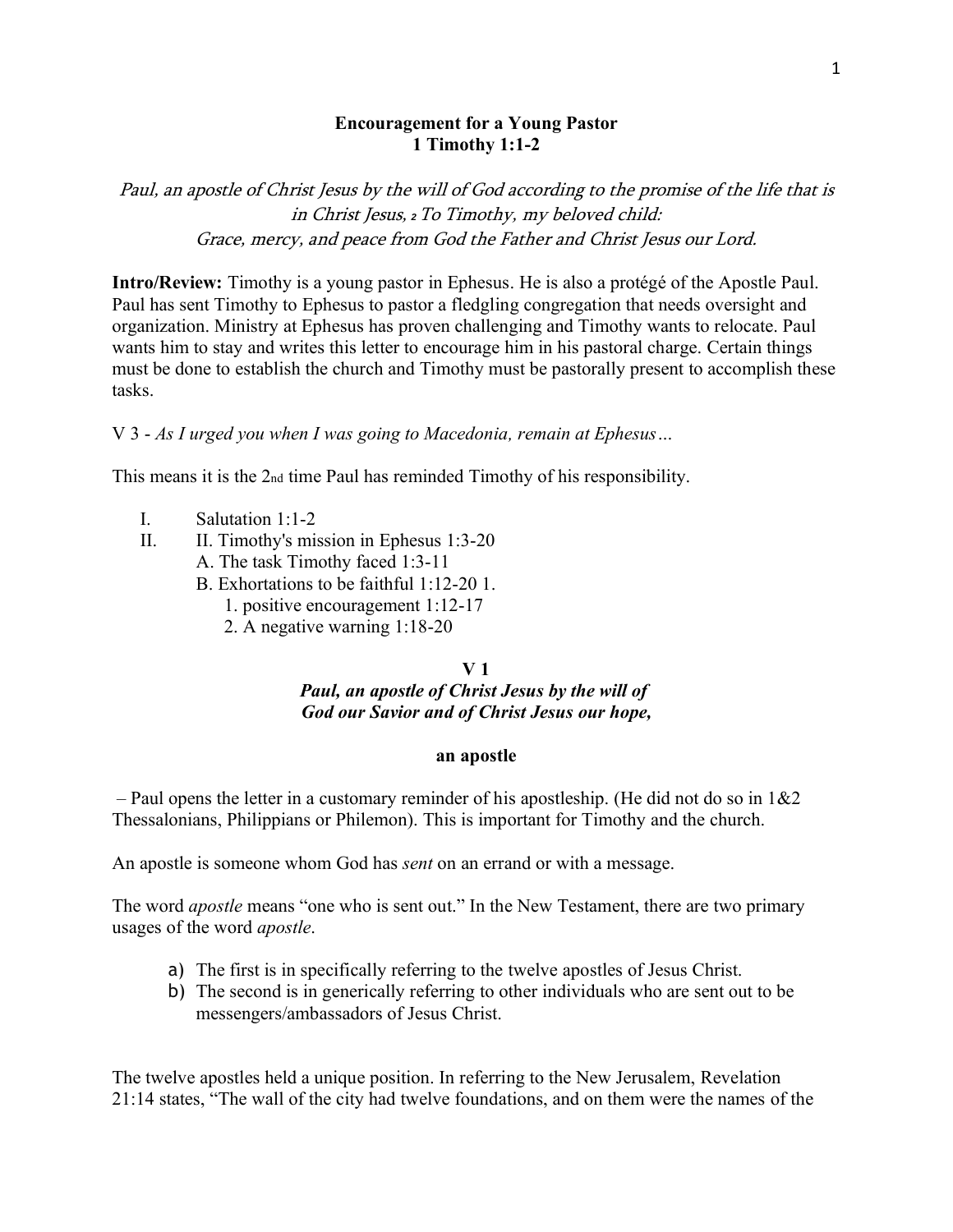twelve apostles of the Lamb." The twelve apostles are also referred to in the Gospels. It was these twelve apostles who were the first messengers of the gospel after the death and resurrection of Jesus Christ. They also served as the first elders in the church at Jerusalem. t was these twelve apostles who were the foundation of the church—with Jesus being the cornerstone [\(Ephesians](https://biblia.com/bible/esv/Eph%202.20)  [2:20\)](https://biblia.com/bible/esv/Eph%202.20).

This specific type of apostle is not present in the church today. The qualifications of this type of apostle were:

- (1) to have been a witness of the resurrected Christ (1 Corinthians 9:1), (2) have
- (2) to have been explicitly chosen by the Holy Spirit (Acts 9:15), and
- (3) (3) to have the ability to perform signs and wonders (Acts 2:43; 2 Corinthians 12:12).

Beyond the unique twelve apostles of Jesus Christ, there were also apostles in a generic sense.

- a) Barnabas is referred to as an "apostle" in Acts 13:2 and 14:4. .
- b) The same Greek word usually translated "apostle" is used to refer to Titus in 2 Corinthians 8:23 and Epaphroditus in Philippians 2:25.

There definitely seems to be room for the term *apostle* being used to refer to someone besides the twelve apostles of Jesus Christ. Anyone who was "sent" could be called an apostle.

There are some today who are seeking to restore the position of apostle but modern apostles cannot claim the same apostleship as the original twelve. This would fit with the New Testament's warning against false apostles.

# 2 Corinthians 11:13 - For such men are false apostles, deceitful workmen, disguising themselves as apostles of Christ.

In a sense, all followers of Jesus Christ are called to be apostles. We are all to be His ambassadors (Matthew 28:18-20; 2 Corinthians 5:18-20). We are all to be "ones who are sent out" (Acts 1:8). We are all to be preachers of the good news (Romans 10:15).

But there were only 12 original apostles in the sense of witnessing Jesus's resurrection, being chosen by the Holy Spirit and having the ability to work signs and wonders

**Question:** Judas lost his apostleship, and the apostles chose Matthias to replace him. Matthias is never mentioned again in the Bible. Paul didn't fit the apostles' criterion for replacing Judas as

# Acts 1:21-22 – *So*

a) *one of the men who have accompanied us during all the time that the Lord Jesus went in and out among us,*

b) *beginning from the baptism of John until the day when he was taken up from us one of these men must become with us a witness to his resurrection.*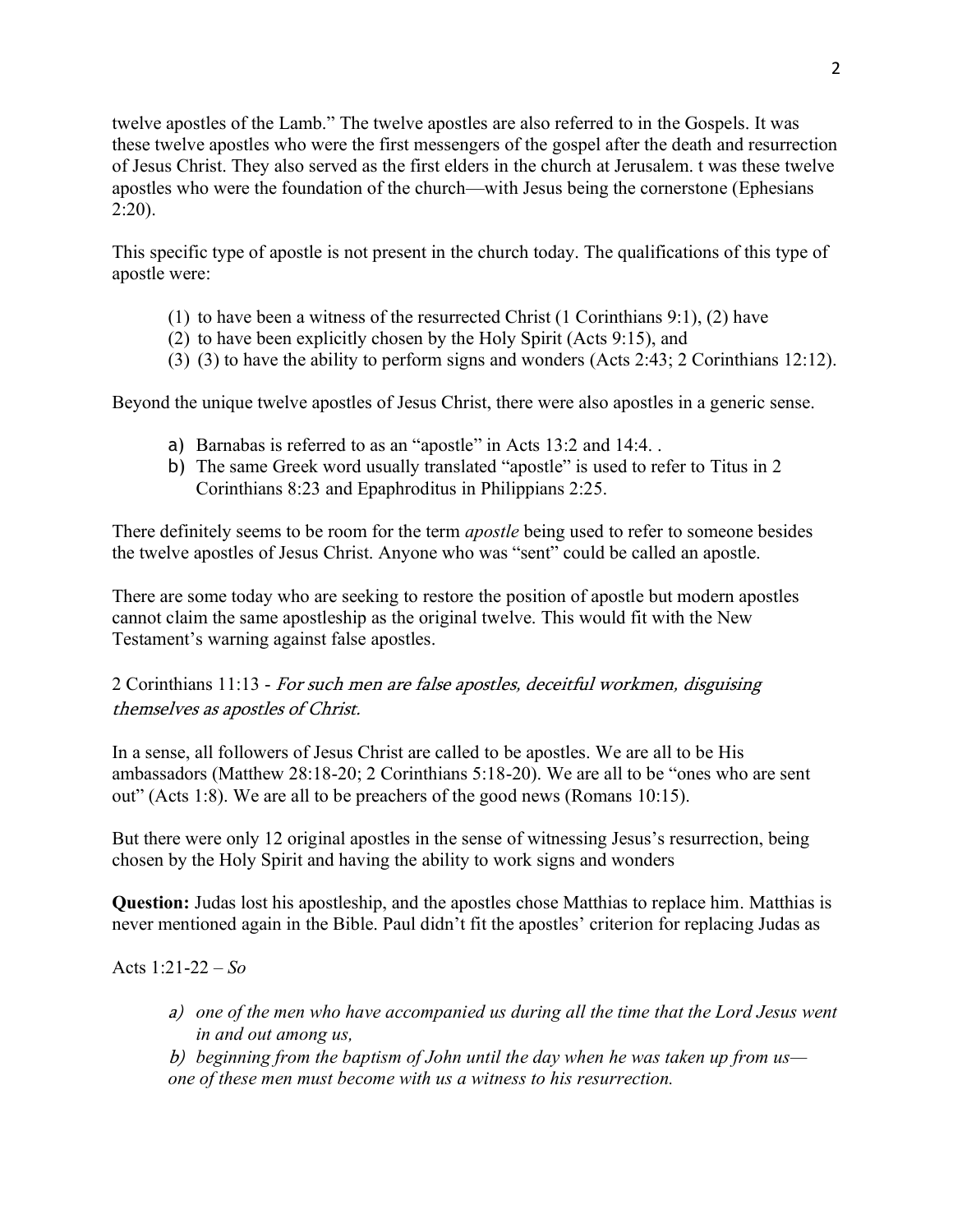Whose name will be on the 12th foundation in heaven?

Revelation 21:14 - *And the wall of the city had twelve foundations, and on them were the twelve names of the twelve apostles of the Lamb.*

Paul wrote 9 epistles to churches and 4 to individuals. What does Paul's apostleship mean for Timothy? It means the letter was

- a) personal
- b) official

– Paul is an apostle, **"***by the will* **of God"**

In writing the letter, Paul is fulfilling his role in Christ's kingdom. He expects Timothy to do the same.

*will = epitage* = general word for an injunction or mandate.

### *our Savior and of Christ Jesus*

*"Our Savior" = "our hope"* = Timothy should not look to Paul or the church for his hope.

What is the difference between "Jesus Christ" and "Christ Jesus"?

- a) Jesus Christ is "Jesus is the Christ" = theological
- b) Christ Jesus = "Christ is Jesus" = historical

Jesus was a real person who also endured his own trials.

2:5-6 - *the man Christ Jesus, <sup>6</sup> who gave himself as a ransom for all,*

- a) Jesus placed his hope in God
- b) Paul has obeyed Jesus's command in his apostleship
- c) Timothy should likewise, as Jesus and Paul, place his hope in God/Jesus while serving in Ephesus

### **V 2a** *To Timothy, my beloved child in the faith*

#### *Timothy*

The name "Timothy" comes from two Greek words: *timan* ("honor") and t*heos* ("God") and means "He Who Honors God."

This was the report Paul heard from the church in Lystra

Acts 16:2 - *He was well spoken of by the brothers at Lystra and Iconium.*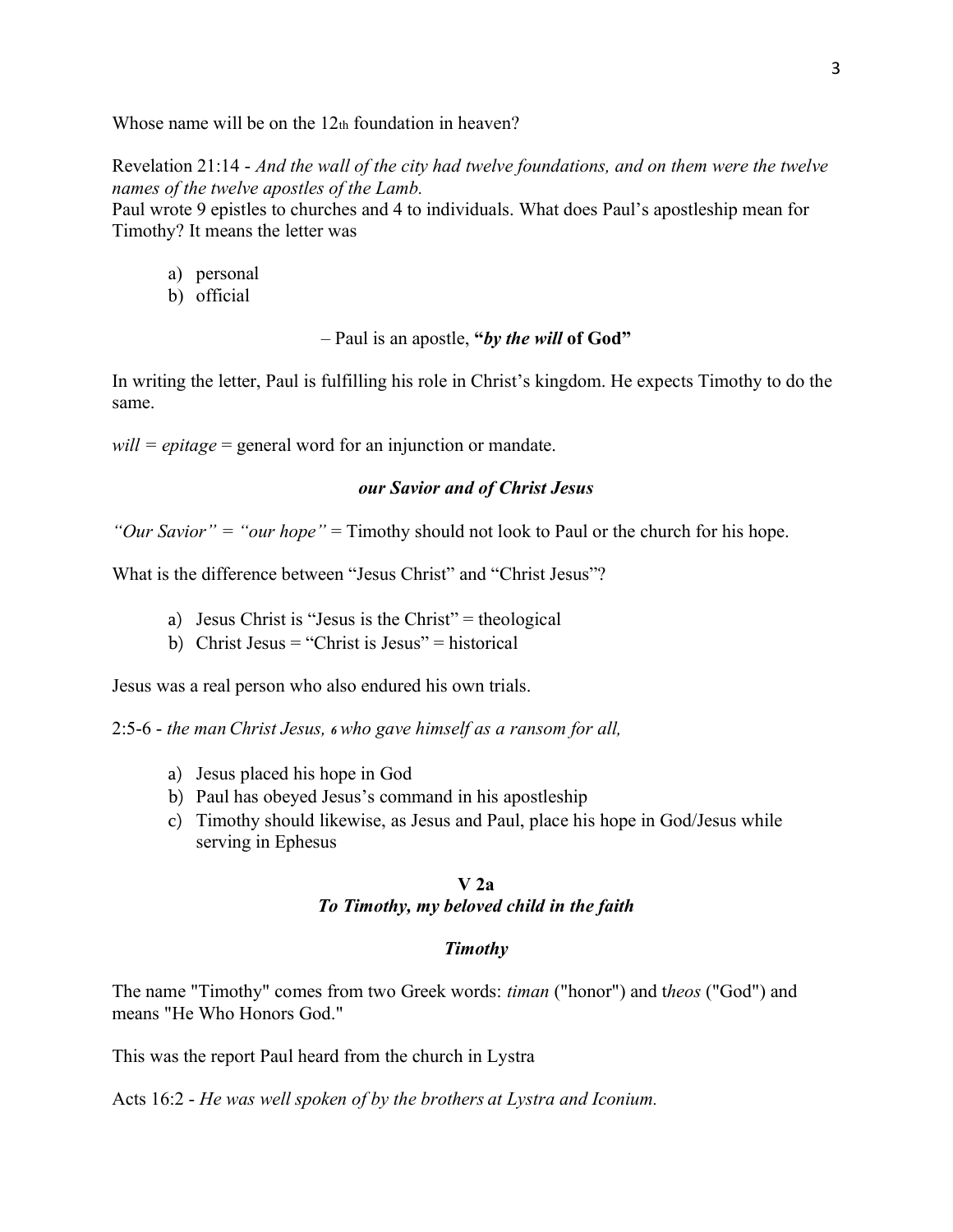Remember that Timothy and his God-fearing family may have come to faith in Paul's ministry during his first missionary journey to Asia Minor (Acts 14:6; 16:1).

#### **my beloved**

*beloved = gnesios* = legitimately born, true, sincere

2 Corinthians 8:8 - *I say this not as a command, but to prove by the earnestness of others that your love also is genuine.*

(The relationship to *gennao* is unmistakable

Acts 13:33 – "*You are my son, today I have begotten you.")*

#### **child**

 $child = teknon = (neuter) = an$  affectionate address. It is more than a teacher and pupil or apostle and disciple. It is used over 100 times in the NT

1 John 2:1 – *"My little children…."*

APP: We should all strive for these discipling relationships

Paul says Timothy had a "*sincere faith,"* the same as that which lived in his mother and grandmother (2 Timothy 1:1–5). Eunice and Lois prepared Timothy's heart to accept Christ by teaching Timothy the Old Testament Scriptures and preparing him "from infancy" to recognize the Messiah when He appeared (2 Timothy 3:15). When Paul came preaching Christ, all three accepted his teaching and committed their lives to the Savior.

2 Timothy 3:15 - *…from childhood you have been acquainted with the sacred writings, which are able to make you wise for salvation through faith in Christ Jesus.*

*childhood = brephos* = an unborn child, embryo or newborn child, infant, babe

It may very well be that Timothy's mother and grandmother read him the Bible even while he was in Eunice's womb.

(This teaches us how important it is to teach our children the Bible.)

## **in the faith (not in the ESV)**

*faith = pistis* = traditional word for 'conviction or belief' particularly in spiritual/divine things.

This is the first of 19 references to faith in 1 Timothy. It is a key word in this epistle.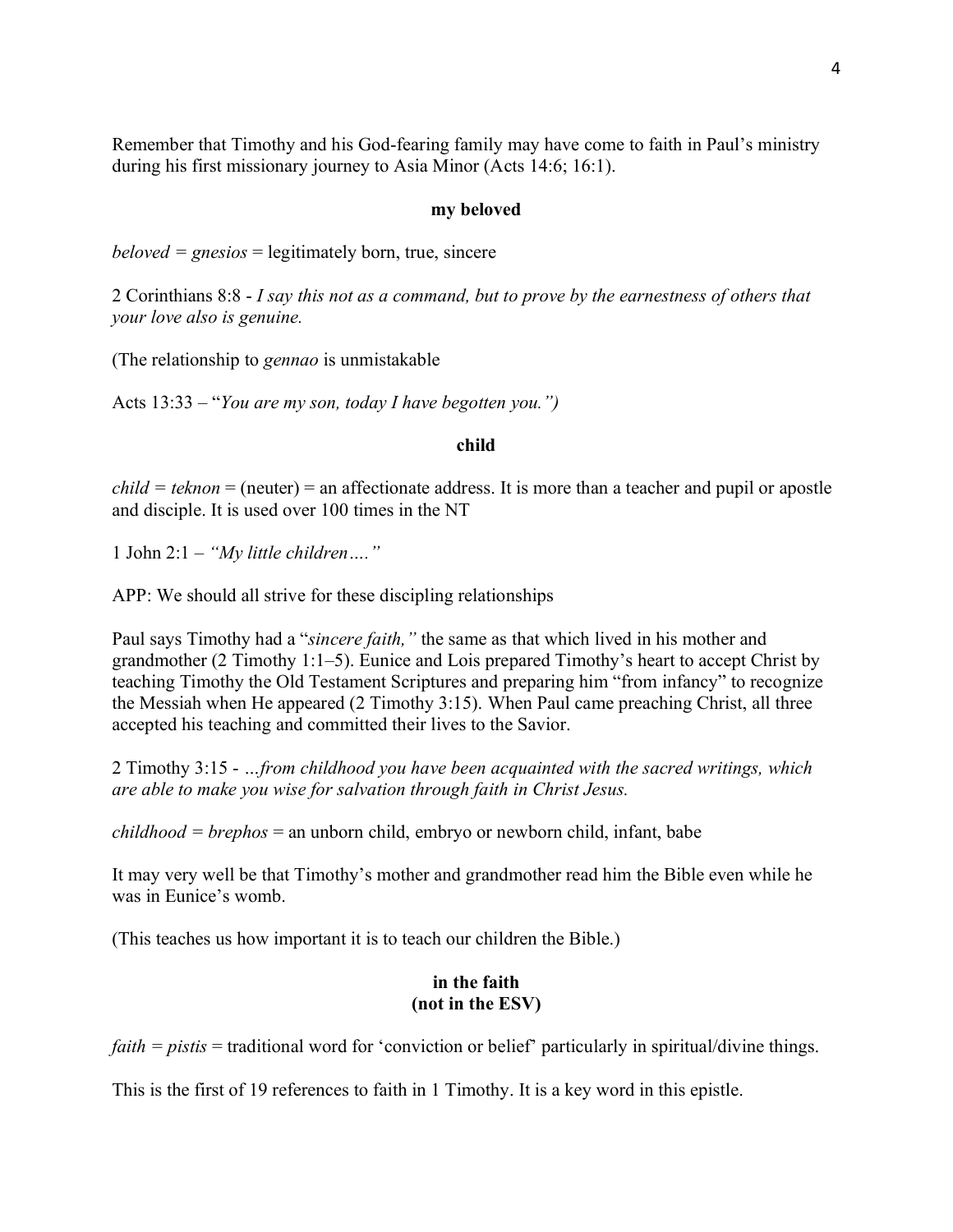Paul does not want Timothy to shipwreck his faith by abandoning his pastoral post –

1:18-20 - *This charge I entrust to you, Timothy, my child, in accordance with the prophecies previously made about you, that by them you may wage the good warfare, <sup>19</sup> holding faith and a good conscience. By rejecting this, some have made shipwreck of their faith, <sup>20</sup> among whom are Hymenaeus and Alexander, whom I have handed over to Satan that they may learn not to blaspheme.*

This is a serious, though negative, charge to Timothy.

# **2b** *Grace, mercy, and peace from God the Father and Christ Jesus our Lord.*

How is Timothy to maintain his pastorate?

# *Grace, mercy, and peace*

- *a) Jesus is his hope v 1*
- b) *Grace = charis –* to enable him in ministry
- c) *Mercy = eleos –* to maintain his fellowship with Jesus
- d) *Peace = eirene –* to possess a heart and mind of repose

Paul doesn't normally include 'mercy' in his benedictions of 'grace and peace.' Mercy may have been appropriate for Timothy who is half Jewish/Gentile

# *From God the Father and Christ Jesus our Lord*

A relationship with the Trinity is essential for the Christian life and pastoral ministry

The demands of ministry have moved Timothy to request a reassignment. His lack of grace, mercy and peace personally and in ministry have led to physical ailments and the idea of God as Father (in place of the absent Paul) is essential

2 Timothy 1:5-8 - *I am reminded of your sincere faith, a faith that dwelt first in your grandmother Lois and your mother Eunice and now, I am sure, dwells in you as well. <sup>6</sup> For this reason I remind you to fan into flame the gift of God, which is in you through the laying on of my hands, <sup>7</sup> for God gave us a spirit not of fear but of power and love and self-control. Therefore do not be ashamed of the testimony about our Lord, nor of me his prisoner, but share in suffering for the gospel by the power of God,*

5:23 - *No longer drink only water, but use a little wine for the sake of your stomach and your frequent ailments.*